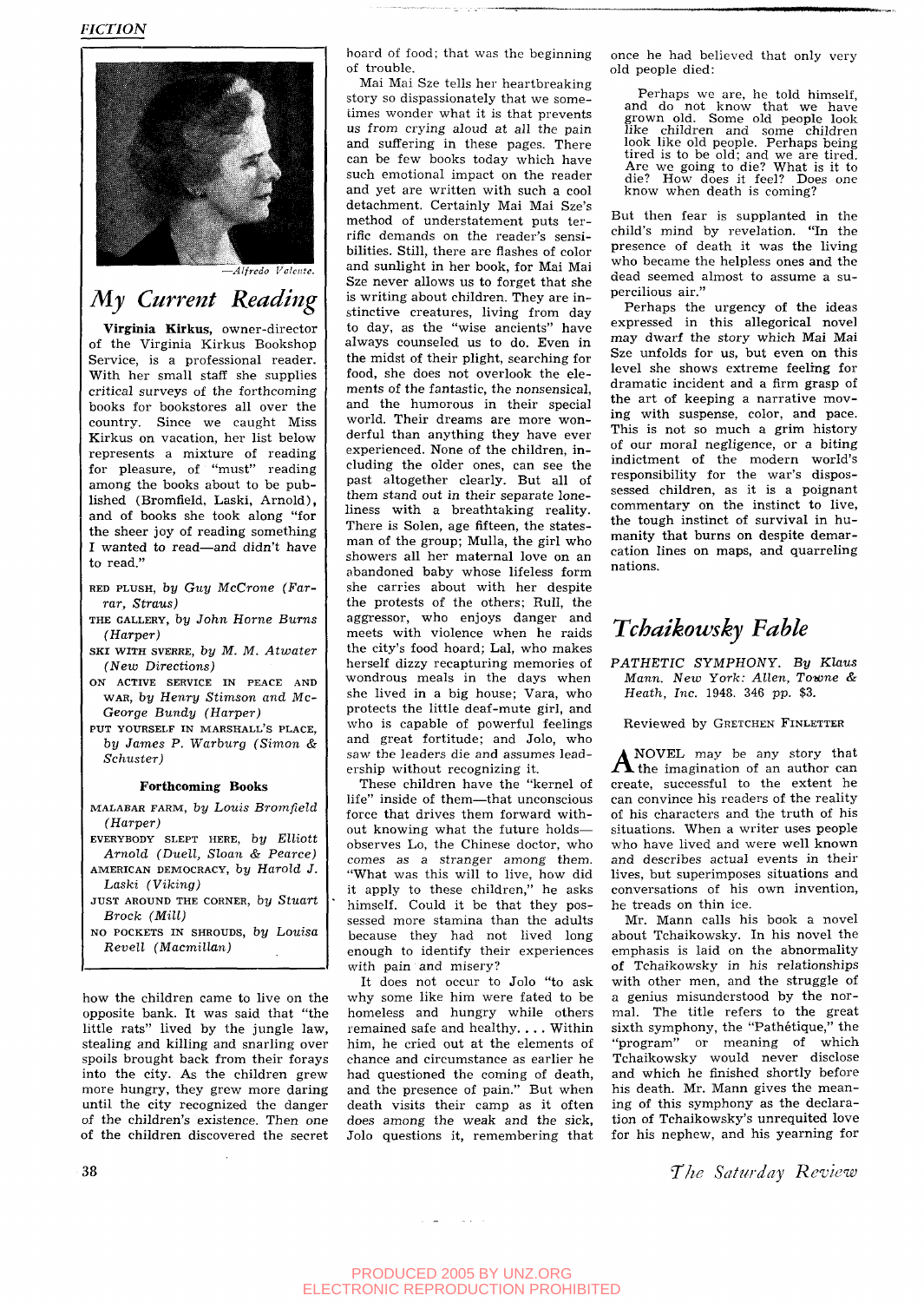# *A Report on* "The KINSEY REPORT"

Because of the unusual success of "Sexual Behavior in the Human Male" (frequently referred to as the Kinsey Report), and because of the widespread publicity it is receiving, we feel that a Publishers' Report would be most timely and of special interest to the literary world.

Believing—and with complete conviction—this book to be an important forward stride toward realization of a healthier and more objective sex education program, we have considered it one of the responsibilities of the publisher to tell interested groups—in factual, unemotional words--what the book is, what it aims to accomplish, and why it constitutes reading that may be of importance to them. This we have done through our advertising program, and will continue to do.

This statement, then, aims to recount some of the highlights in the conception, preparation and publishing of the book and to set down answers to certain questions that have arisen.

As most people know, the book is based on surveys made by Members of the Staff of Indiana University and supported by the National Research Council's Committee for Research on Problems of Sex by means of funds contributed by the Medical Division of the Rockefeller Foundation.

HOW THIS RESEARCH STARTED AND WHY - This research began nearly 10 years ago when Dr. Alfred C. Kinsey, Professor of Zoology at Indiana University, recognized how really little scientific knowledge existed about human sexual behavior, and decided to do something about it.

Dr. Kinsey determined that his study would be completely factualabsolutely objective—and free of moral bias or taboos. His aim was

APRIL 17, 1948 *Advertisement* 39

to uncover what human sex behavior is, without regard for what it should or should not be. The book follows this premise in every way.

In brief, what Dr. Kinsey has done is to produce, and for the first time, a far-reaching and intensive analysis of the differences in patterns of male sexual behavior according to social, economic and age levels. The book is, in itself, an outstanding example of the application of statistical analyses by means of stratified sampling to a problem in human behavior.

AUTHENTICITY—It is especially significant that Dr. Kinsey's methods have been searchingly examined by authorities for the Division of Medical Sciences of the National Research Council and approved with the statement that "the statistical methods follow sound current practice and are fully adequate within the limits stated by Dr. Kinsey in his book" . . . that "the use of the so-called 'stratified' sampling method . . . accords with the usual practice in similar problems in public health statistics and population studies" . . . and that "the results of the Kinsey study are as reliable mathematically as those of other current publications in biology and medical science."

*Why was a medical publisher selected,* has been a question asked many times. The answer is obvious. This is a scientific book written by scientists. It is a book in which sex phenomena of human beings have been studied as a biologist would examine biological phenomena, and the evidence secured has been offered from the scientist's viewpoint. The findings presented are of primary concern to workers in the fields of medicine, biology, psychology, sociology, anthropology and allied sciences, and to teachers, social workers, personnel officers, law enforcement groups and others concerned with the direction of human

behavior. The study is a sincere, objective, and determined exploration of a subject manifestly important to education. medicine, government and the integrity of human conduct generally.

Obviously, we repeat, only a scientific publisher could have been chosen to put this book into print, and this we have done in accord with the usual practices of the medical publishing industry.

That this book should evoke so much interest among laymen is natural and to be expected. Certainly, no present-day aspect of human biology stands in more need of knowledge than that of sex. Progress has never been achieved by turning one's back on truth and, just as the layman is at liberty to inform him self on atomic energy, the antibiotics or the structure and function of his own body, so, in this free land of ours, is he entitled to know *should* know—the truth on *any* aspect of human behavior — most particularly when these findings may well have direct bearings on personal, family or community problems.

APPROVAL — A recent Gallup public-opinion poll showed overwhelming approval of the Kinsey Report. The importance of the work in the minds of the public spirited can be no more conclusively stated than to call attention to the countless articles and reviews that have thus far appeared. The need for repeated printings (up to this date, totalling 200,000 copies) seems further evidence that both professional and lay groups alike appreciate the profound significance of what Dr. Kinsey and his Staff have done.

There can be no doubt that Sexual Behavior in the Human Male (Vol. 1 of a series to be published over the next 20 years) has initiated a more realistic, more factual approach to one of the human race's most difficult social problems. With the belief that a better adjusted world will be a happier, more effective world, we offer Sexual Behavior in the Human Male as a vital contribution toward this goal.

> W. B. SAUNDERS COMPANY *Philadelphia and London*